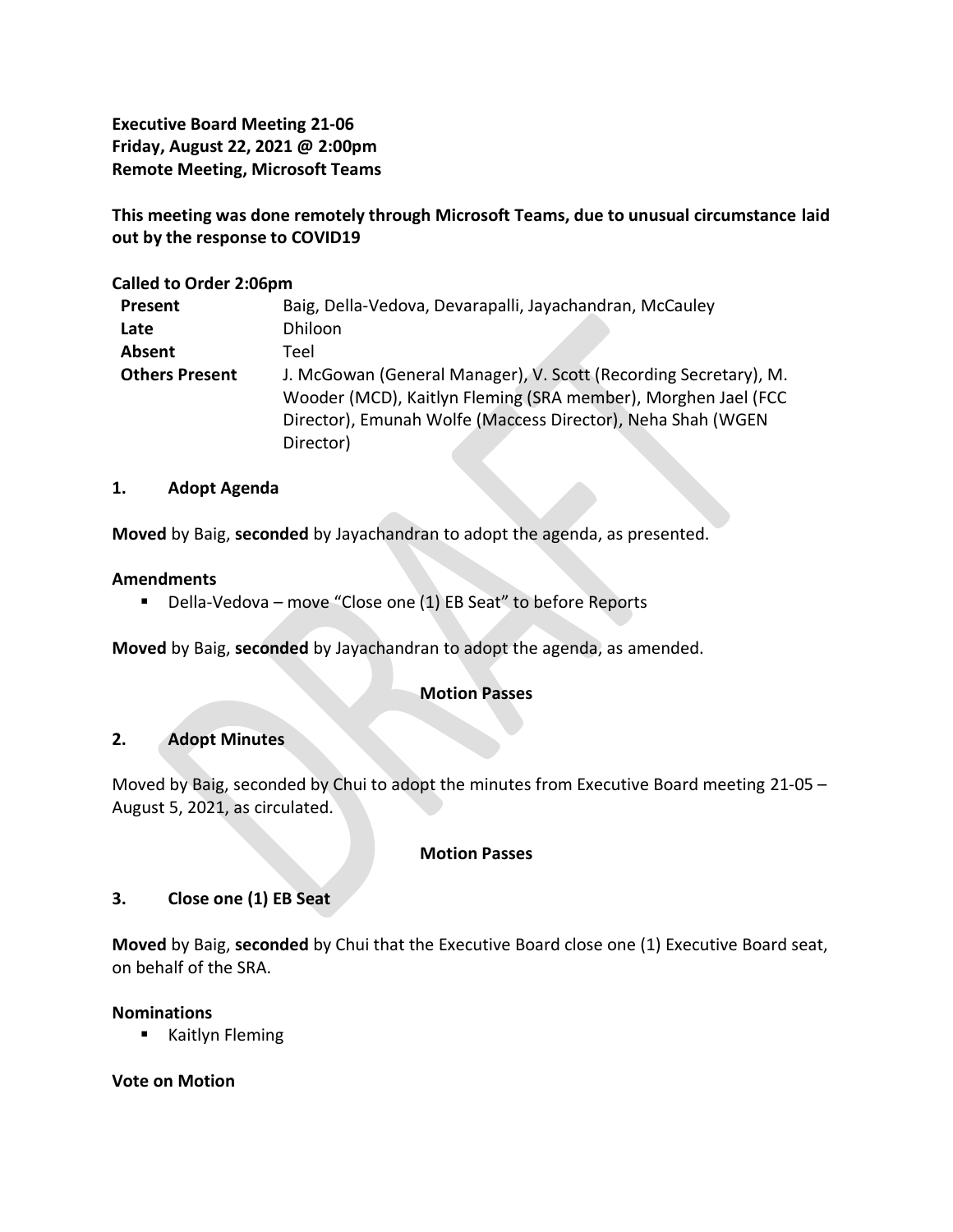### **Motion Passes**

### **Set Parameters**

**Moved** by Baig, **seconded** by Chui to set parameters as one minute opening statement, with two minutes for questions and 45 seconds for each question.

■ Baig stated that this would be ample time.

# **Vote on Motion**

# **Motion Passes**

### **Dhiloon arrived at 2:15pm**

- The Candidate spoke within the allotted time
- The Board voted by secret ballot

|           |   | Candidate Confidence No Confidence |
|-----------|---|------------------------------------|
| Fleming   | 6 |                                    |
| Abstained |   |                                    |
| Spoiled   |   |                                    |

■ Fleming was elected to the Executive Board with confidence.

# **4. WGEN Report – Neha Shah presented**

■ Shah summarized the report.

# **5. FCC Report – Morghen Jael presented**

■ Jael summarized the report.

# **6. Maccess Report – Emunah Wolfe presented**

■ Wolfe summarized the report.

#### **Baig left at 2:31pm**

- **7. Maroons Report – not submitted**
- **8. PCC Report – not submitted**
- **9. Yearplans**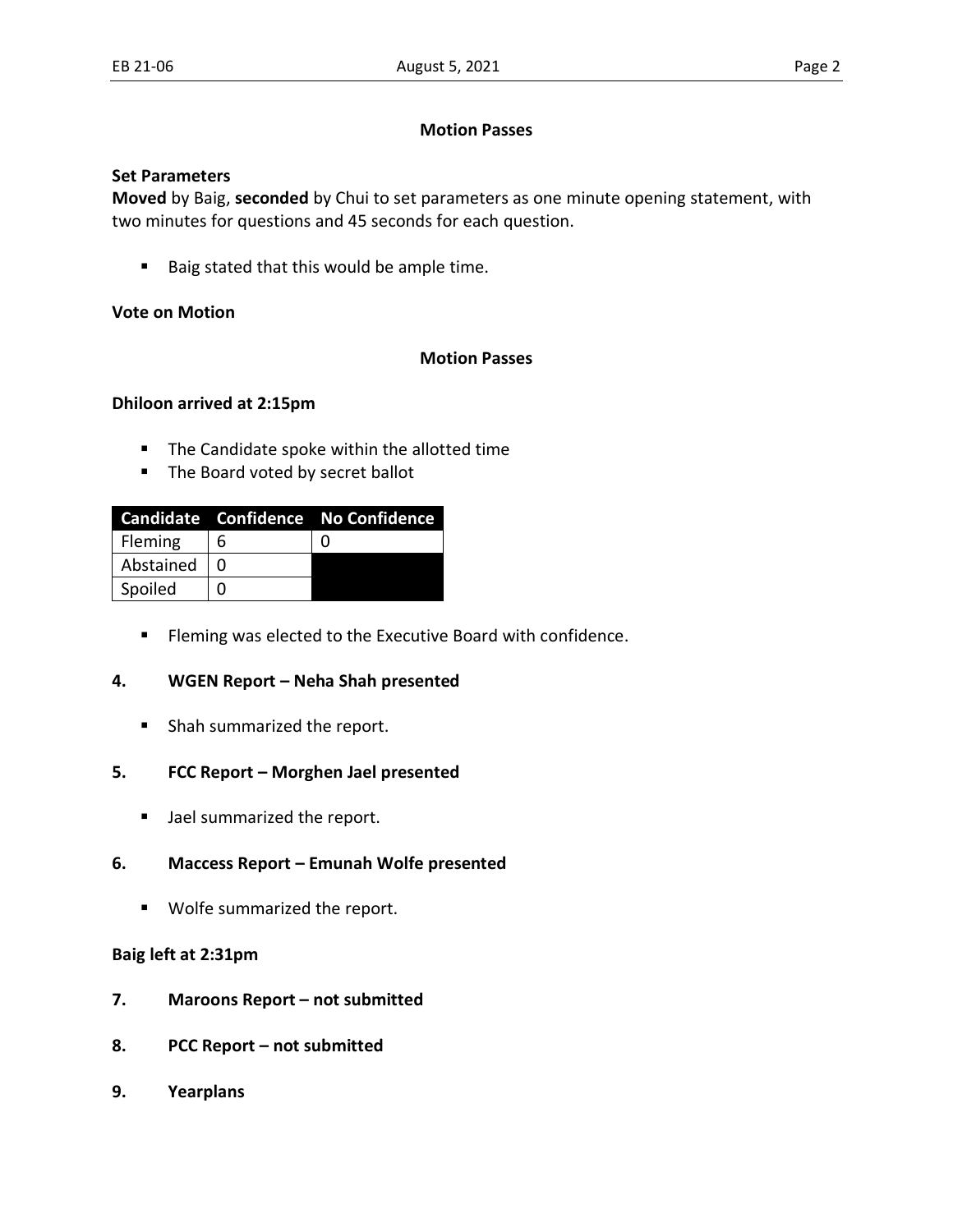**Moved** by Devarapalli, **seconded** by Chui that the Executive Board approve the revised Diversity Services yearplan, as circulated.

Devarapalli stated that Diversity Services wasn't included in the previous approvals of the yearplans as there was a lot that needed to be fleshed out. They hoped that everyone had a chance to look over the yearplan so that it could be approved.

# **Vote on Motion**

# **Motion Passes**

# **10. Strike Hiring Committee**

**Moved** by Devarapalli, **seconded** by Della-Vedova that the Executive Board strike a hiring committee for the SWHAT Coordinator, consisting of the Vice-President (Administration), two (2) EB members, and the Administrative Services Coordinator.

▪ Devarapalli stated that SWHAT was coming back and that the job description was posted, and now they need a hiring committee.

### **Nominations**

- Dhiloon
- Fleming

# **Vote on Motion**

# **Motion Passes**

# **11. Sponsorship & Donations Committee Recommendation**

**Moved** by Jayachandran, **seconded** by Chui that the Executive Board approve the recommendation from the Sponsorship & Donations Committee to sponsor MacHacks for \$250, as circulated.

- Jayachandran went over the memo with the Board.
- Chui stated that they are on the committee, and that the group originally asked for \$500 but since what they did doesn't align with the MSU as an organization the Committee recommended \$250.
- Della-Vedova asked how the group didn't align.
- Chui responded that a lot of sponsorship packages are tailored to big companies and then they pay for the opportunity to mentor or judge a competition, and this didn't work out.